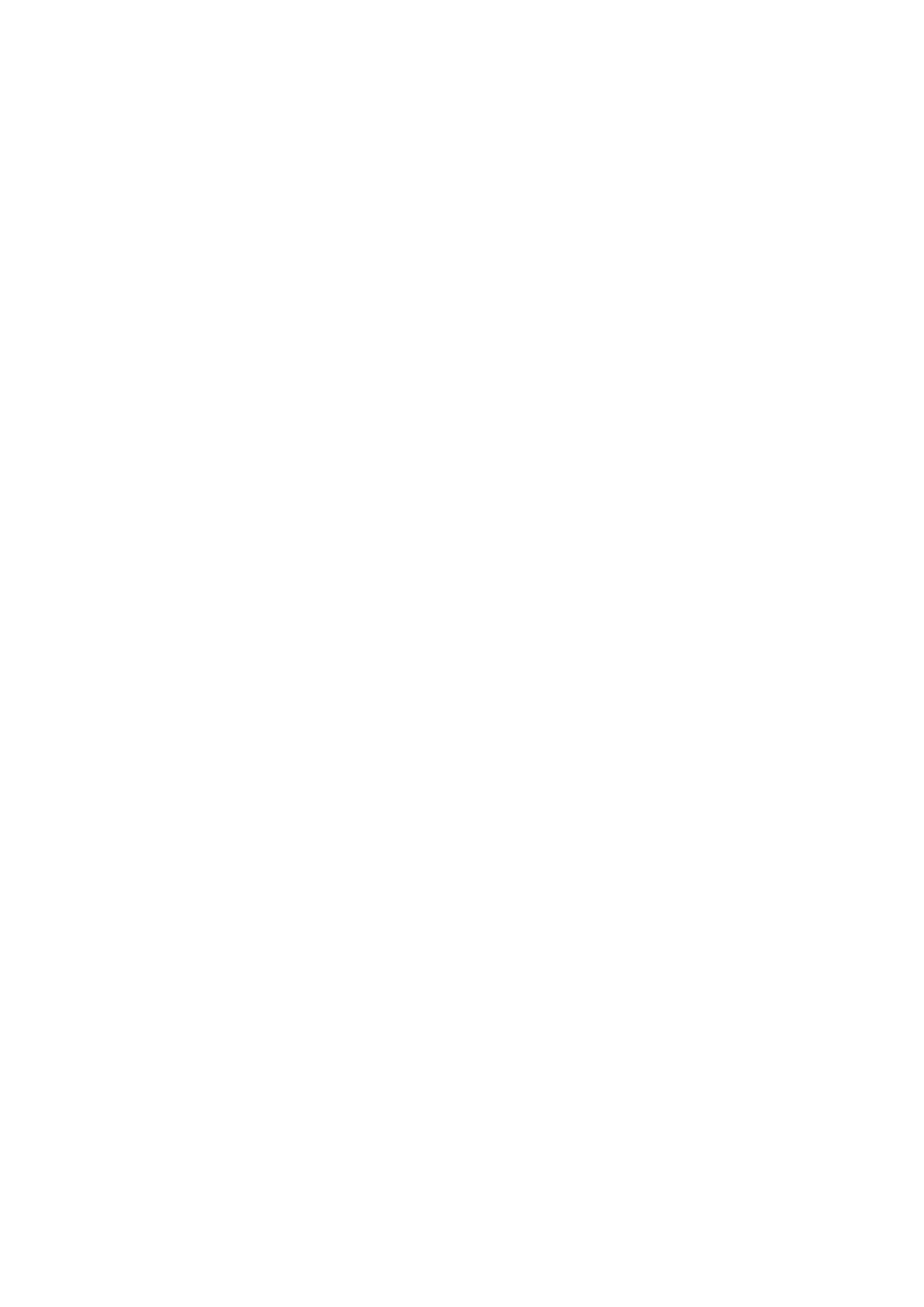# **Introduction**

**1.** This paper provides an update on and reviews the main concerns and priorities that are emerging from the post-2015 reflection; it reports on the progress made in the intergovernmental discussion on the Sustainable Development Goals (SDGs); and introduces the preliminary proposals for a new set of global goals that have been made so  $far.$  The paper also highlights the role played by the tripartite constituents and the Office throughout the whole process, and suggests a strategy for the Organization through to the final stages of negotiating a post-2015 framework.

# **An extensive global reflection**

- **2.** The process of national, regional and global thematic consultations initiated by the United Nations (UN) to support member States in formulating a global development framework beyond 2015 is extensive in its scope and content. It has engaged nearly 1 million people from countries in all regions, including representatives of employers and unions. Better job opportunities were among the top priorities for the new agenda identified in the UN's MY World 2015 global survey, together with education, health care, an honest and responsive government, and water and sanitation.<sup>2</sup> Job creation also emerged as a pressing need in nearly all the countries where the UN held national consultations and it was among the key priorities identified by the UN Regional Commissions. <sup>3</sup>
- **3.** The consultations touched upon issues of universality, transformation, participation, accountability and monitoring of the future agenda. The outcomes of this "global conversation" have provided an input into the report of the UN Secretary-General for the special event of the President of the UN General Assembly on 25 September 2013 to follow up efforts made towards achieving the Millennium Development Goals (MDGs) and to discuss the future development framework.
- **4.** The Secretary-General's report entitled "A life of dignity for all: Accelerating progress towards the Millennium Development Goals and advancing the United Nations development agenda beyond 2015" – provides an assessment of the progress made to date and identifies policies and programmes that have led to success in achieving the MDGs and that can contribute to accelerating it.<sup>4</sup> These include emphasizing inclusive growth, decent employment and social protection; allocating more resources to essential services and ensuring access for all; strengthening political will and improving the international policy environment; and harnessing the power of multi-stakeholder partnerships.
- **5.** The Secretary-General suggests that a new post-2015 era demands a new vision and a responsive framework. He sees sustainable development – enabled by the integration of economic growth, social justice and environmental stewardship – as a global guiding principle and operational standard. He stresses that this universal agenda requires profound economic transformations and a new global partnership. The prominence accorded to the promotion of "inclusive and sustainable growth and decent employment" as part of

<sup>&</sup>lt;sup>1</sup> See GB.317/WP/SDG/1 and GB.316/INS/6 for previous reports.

<sup>&</sup>lt;sup>2</sup> Nearly 800,000 individuals from 194 countries participated in the survey via Internet, mobile phones and in-person surveys; for the results, see http://www.myworld2015.org/?page=results.

<sup>3</sup> www.regionalcommissions.org/post2015regionalreport.pdf.

 $4$  UN A/68/202. http://www.un.org/Docs/journal/asp/ws.asp?m=A/68/202.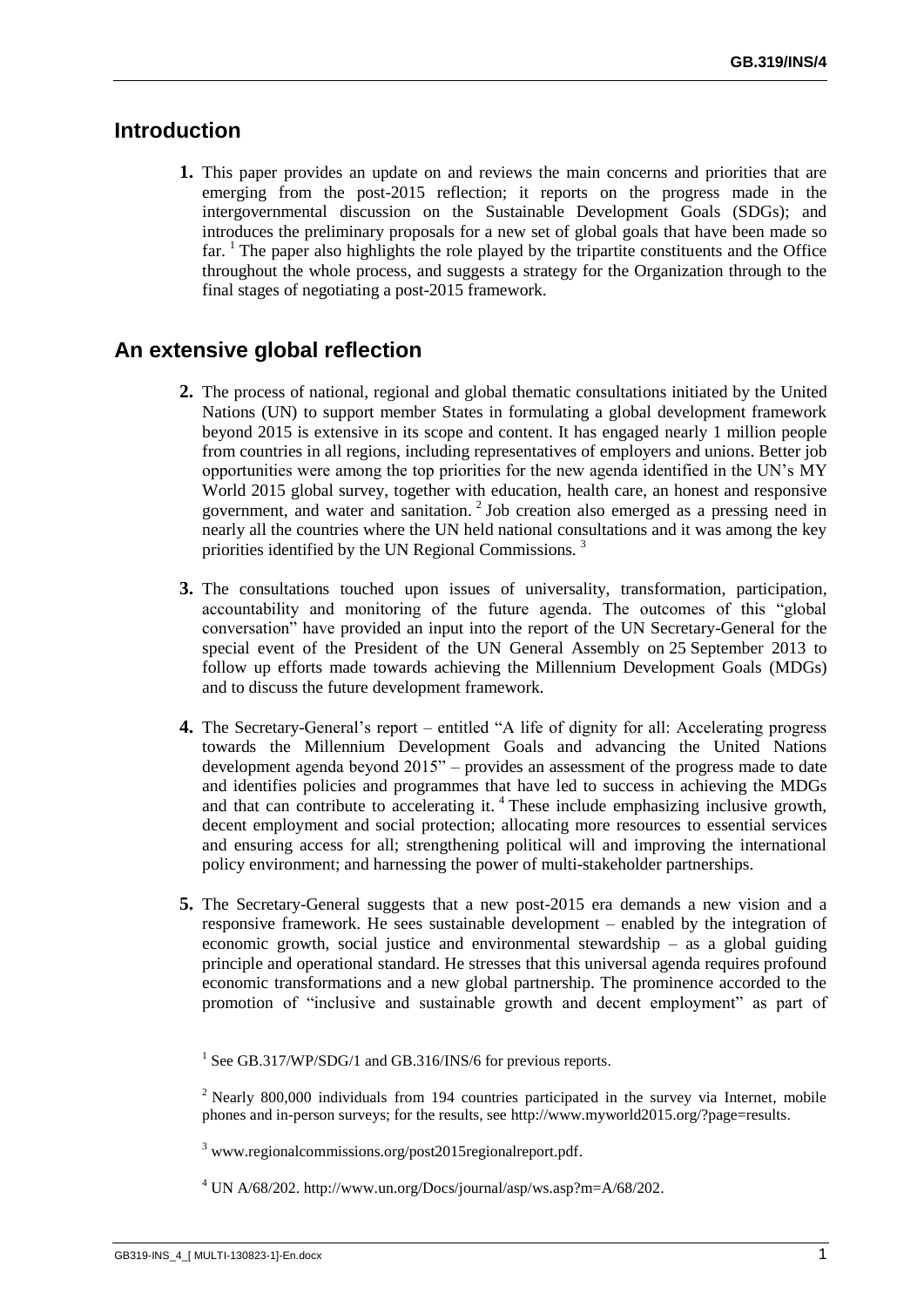"transformative and mutually reinforcing actions that apply to all countries" in the Secretary-General's report is, in part, a reflection of the ILO's advocacy of the centrality of decent work to sustainable development.

- **6.** The special event is expected to lead to the adoption of a resolution proposing modalities for the preparation of the new framework by the end of 2015. Once UN member States begin negotiations on the new framework, probably in the latter part of 2014, they are likely to draw on the ideas generated by the consultation process and synthesized in the Secretary-General's report. This process is different from the one that led to the launch of the MDGs, and the new framework could command important broad-based support and ownership as a result.
- **7.** The ILO and its tripartite constituents contributed to the round of consultations in many contexts. The Office led the thematic discussion on growth and employment, underlining issues concerning job quality and social protection and opening up the debate on policies and means of implementation. In June 2013, an ILO–UNDP expert meeting was held in New York in which the social partners participated. The meeting highlighted the need for an ambitious employment goal in the post- $2015$  agenda.<sup>5</sup> Contributions were also made to the thematic consultations on inequalities, governance, education, and population dynamics. A second ILO post-2015 development agenda concept note entitled "Jobs and livelihoods in the post-2015 development agenda: Meaningful ways to set targets and monitor progress" was released and disseminated, helping to lay the ground for the burgeoning discussion on concrete goals, targets and indicators.<sup>6</sup>
- **8.** ILO field offices engaged in the national and regional consultations and facilitated the involvement of constituents. Office support to the participation of the social partners was important in better reflecting the issues concerning the world of work in a discussion that stimulated the large-scale participation of non-governmental organizations (NGOs) and other civil society groups. On the initiative of the ILO Bureau for Workers' Activities (ACTRAV), a Trade Union Meeting of Experts on the Post-2015 Development Agenda was held in Geneva in May 2013 to collect the views of over 50 trade union leaders from 30 countries. <sup>7</sup> The Office is also supporting the participation of representatives of workers and employers in several post-2015 expert meetings and events, for instance the meeting on "Applying a gender perspective to the post-2015 development framework and the Sustainable Development Goals", run by UN Women in November 2012.

#### **Accelerating progress towards the MDGs: ILO contribution**

Alongside the reflection on a post-2015 framework, the UN and the World Bank are leading a major effort to accelerate progress towards the MDGs in the period up to 2015. The ILO is contributing to initiatives in **Ghana**, **Niger** and the **United Republic of Tanzania**. Under MDG 1: "eradicate extreme poverty and hunger", the ILO's support to the **United Republic of Tanzania** centres on enterprise creation and cooperatives, and the improvement of job opportunities, training, and access to micro-financing and business development services. In **Ghana**, the focus is on MDG 5: "improve maternal health", by enhancing maternity protection, while contributing to progress towards MDG 6: "combat HIV/AIDS, malaria and other diseases" (particularly the prevention of mother-to-child transmission of HIV) through improved access to health education and care via

<sup>5</sup> http://www.ilo.org/global/about-the-ilo/media-centre/press-releases/WCMS\_216395/lang--en/ index.htm; http://www.iisd.ca/post2015/employment/.

<sup>6</sup> http://www.ilo.org/global/topics/post-2015/documents/WCMS\_213209/lang--en/index.htm.

7 http://www.ilo.org/actrav/WCMS\_218195/lang--en/index.htm.

<sup>8</sup> http://www.unwomen.org/en/news/stories/2012/11/un-women-convenes-expert-consultations-ongender-and-the-post-2015-agenda.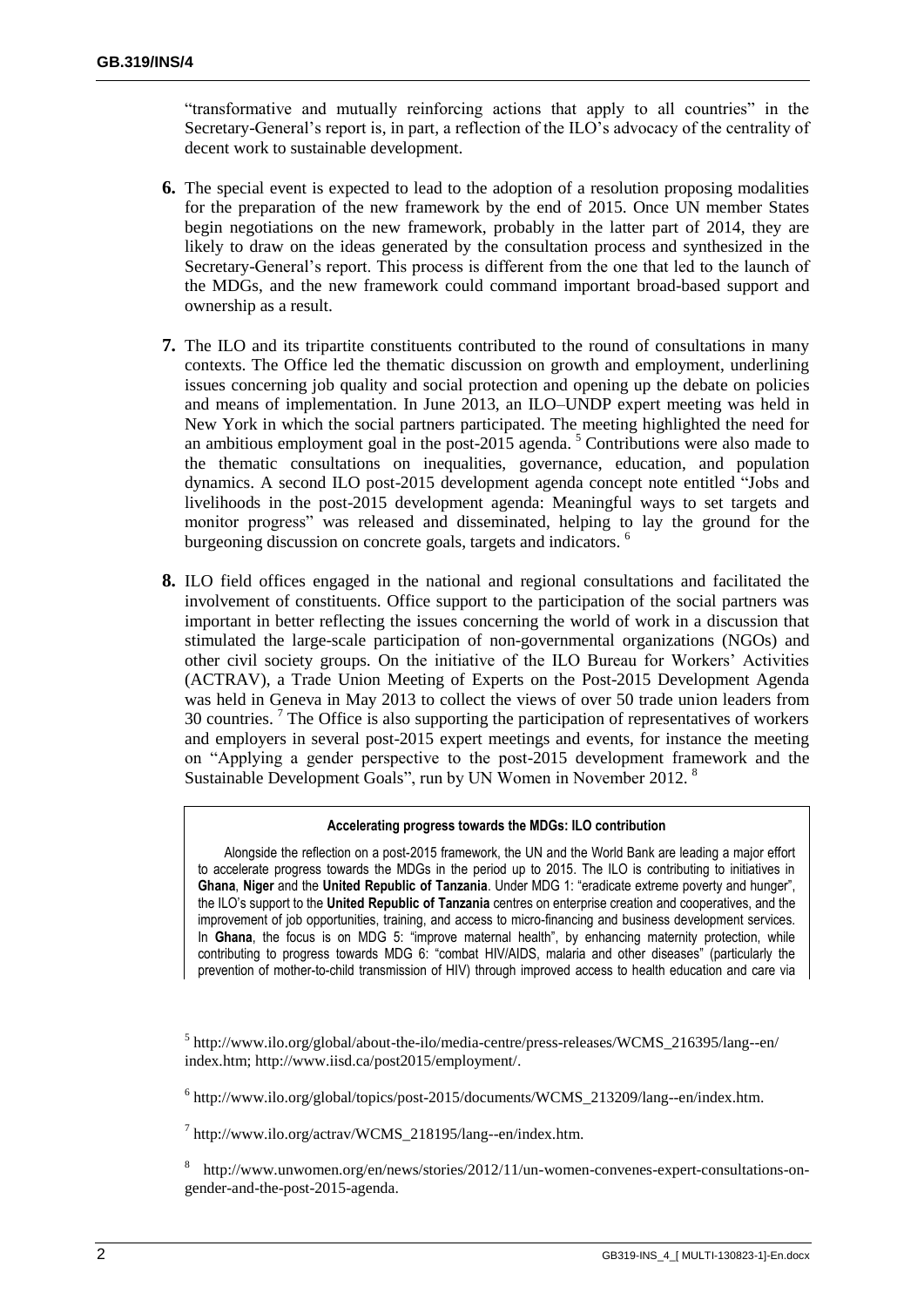the workplace. Improvements in working conditions for pregnant women and nursing mothers are envisaged. With respect to MDG 1, **Niger** is receiving support to develop a national social protection floor and to boost employment-intensive infrastructural activities, with a view to reducing poverty and unemployment among vulnerable groups, including in rural communities. A National Social Protection Forum is planned for November 2013. In general, the ILO's work is grounded in international labour instruments and social dialogue, and aims to reinforce national capacity to sustain these initiatives up to and beyond 2015.

# **The intergovernmental process to define the SDGs**

- **9.** Set up on the basis of the conclusions of Rio +20, the UN General Assembly's Open Working Group (OWG) on SDGs was tasked with defining a set of global goals to be submitted to the UN General Assembly. The Group has 30 rotating seats representing 70 UN member States. It started its work in March 2013 and it is currently at the stage of "listening" to thematic issues, which will continue until February 2014. So far, it has held four sessions. <sup>9</sup>
- **10.** The fourth session of the OWG took place in New York in June 2013 and addressed the topics of employment and decent work for all, social protection, youth, education, culture, health and population dynamics. The session was opened by a keynote address by the ILO Deputy Director-General for Management and Reform, emphasizing the critical role of decent and productive work in achieving sustainable development. <sup>10</sup> During the discussion, several governments mentioned the issue of a stand-alone employment goal. Several ILO concerns were reflected in the final conclusions: the global priority of tackling youth unemployment; the question of low-productivity informal jobs; the importance of resilient and diversified economies; the need for a policy environment conducive to private investment and entrepreneurship; and the creation of country-specific social protection floors.
- **11.** Overall, support is emerging within the OWG for a single post-2015 UN development framework containing a set of goals that are universally applicable but adaptable to national priorities, with poverty eradication as the overarching objective, and the main emphasis on balancing all three dimensions of sustainable development in a holistic way. In future meetings, the OWG will look at means of implementation and resources along with concrete goal proposals. It will start drafting its report with its final recommendations in March 2014, to be submitted to the UN General Assembly in September 2014.

### **Main contours of the post-2015 debate**

**12.** Outside the intergovernmental process, proposals for new sets of global goals are flooding in from governments, civil society, academic think tanks, business groups and trade unions. The SDG e-Inventory by the Stakeholder Forum lists over 70 proposals in the areas of poverty eradication and sustainable development, with employment and labour as the

<sup>9</sup> http://sustainabledevelopment.un.org/index.php?menu=1549.

<sup>10</sup> http://www.ilo.org/newyork/news/WCMS\_216536/lang--en/index.htm; the Office also coordinated the preparation of the UN Issues Briefs to inform the OWG discussions on Employment and Decent Work and Social Protection respectively, see: http://sustainabledevelopment.un.org/ content/documents/18331106tstissuesemploywork.pdf and http://sustainabledevelopment.un.org/ content/documents/18320406tstissuesocprot.pdf.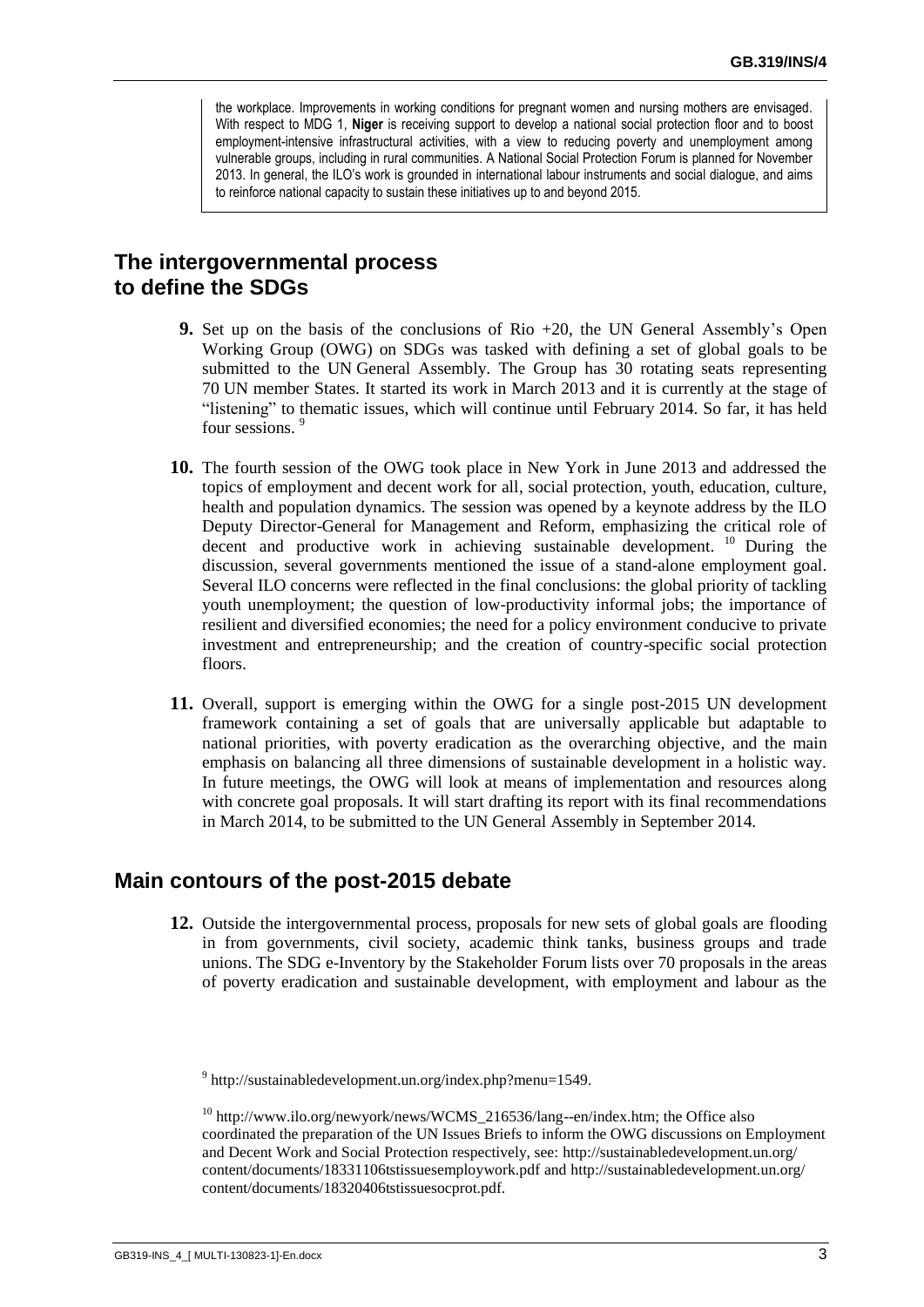most cited themes, followed by gender equality, human rights and social protection. <sup>11</sup> The Future Goals Tracker by the Overseas Development Institute (about 150 proposals) reveals a similar pattern, the main thematic priorities being sustainable development; employment and linked productive and economic factors; water and sanitation; and food security and health.<sup>12</sup>

- **13.** An articulated and influential contribution is the report entitled "A New Global Partnership: Eradicate Poverty and Transform Economies through Sustainable Development" by the UN High-Level Panel of Eminent Persons on the Post-2015 Development Agenda appointed by the UN Secretary-General. The report calls for major economic and institutional shifts; a new global partnership and a "data revolution" for monitoring progress and strengthening accountability. It recommends a focus on transforming economies for jobs and inclusive growth as one of the main pillars of the future agenda, and it proposes candidate goal 8 (out of 12): "Create jobs, sustainable livelihoods and equitable growth". The report also recommends a target on social protection under candidate goal 1: "End poverty". <sup>13</sup>
- **14.** The report was both welcomed and criticized. At the 2013 General Segment of the UN Economic and Social Council (ECOSOC), held in Geneva (18–26 July 2013), some delegations said that global governance issues had not been adequately addressed (e.g. trade, environment, economic relations, migration and financing for development). Others appreciated the focus on a transformative framework illustrated by possible goals. The reaction of the International Trade Union Confederation was that the report was insufficiently ambitious on poverty eradication and could have made greater use of the four dimensions of decent work in its recommendation on employment.
- **15.** Another prominent proposal is the Action Agenda for Sustainable Development formulated by the Sustainable Development Solutions Network (SDSN) led by Mr Jeffrey Sachs. It suggests a set of ten universal goals, some of which have employment as a target. For instance, bringing youth unemployment to below 10 per cent is a target under candidate goal 3 on education and learning, while rural and urban employment are referred to as targets under goal 6 on agriculture and goal 7 on inclusive, productive and resilient cities respectively.  $14$
- **16.** Several other proposals similarly put employment and decent work alongside other targets as a way of fostering an integrated approach to achieving one higher-order goal such as poverty eradication, human development or inclusive growth. For instance, the UN Global Compact suggests the target of creating jobs through decent work under candidate goal 1: "End poverty and increase prosperity via inclusive economic growth". <sup>15</sup> The UN Women

<sup>13</sup> See http://www.post2015hlp.org/the-report/.

<sup>14</sup> http://unsdsn.org/files/2013/06/130613-SDSN-An-Action-Agenda-for-Sustainable-Development-FINAL.pdf.

<sup>15</sup> "Corporate Sustainability and the United Nations post-2015 Development Agenda" at http://www.unglobalcompact.org/issues/partnerships/post\_2015\_development\_agenda.html.

<sup>&</sup>lt;sup>11</sup> http://www.sustainabledevelopment2015.org/index.php/blog2/item/284-initial-stocktakinganalysis-of-the-sdgs-e-inventory-visions-for-global-goals.

<sup>12</sup> http://post2015.org/2013/05/16/what-do-we-know-about-the-worlds-proposals-for-post-2015 goals-first-analysis-from-the-future-goals-tracker/.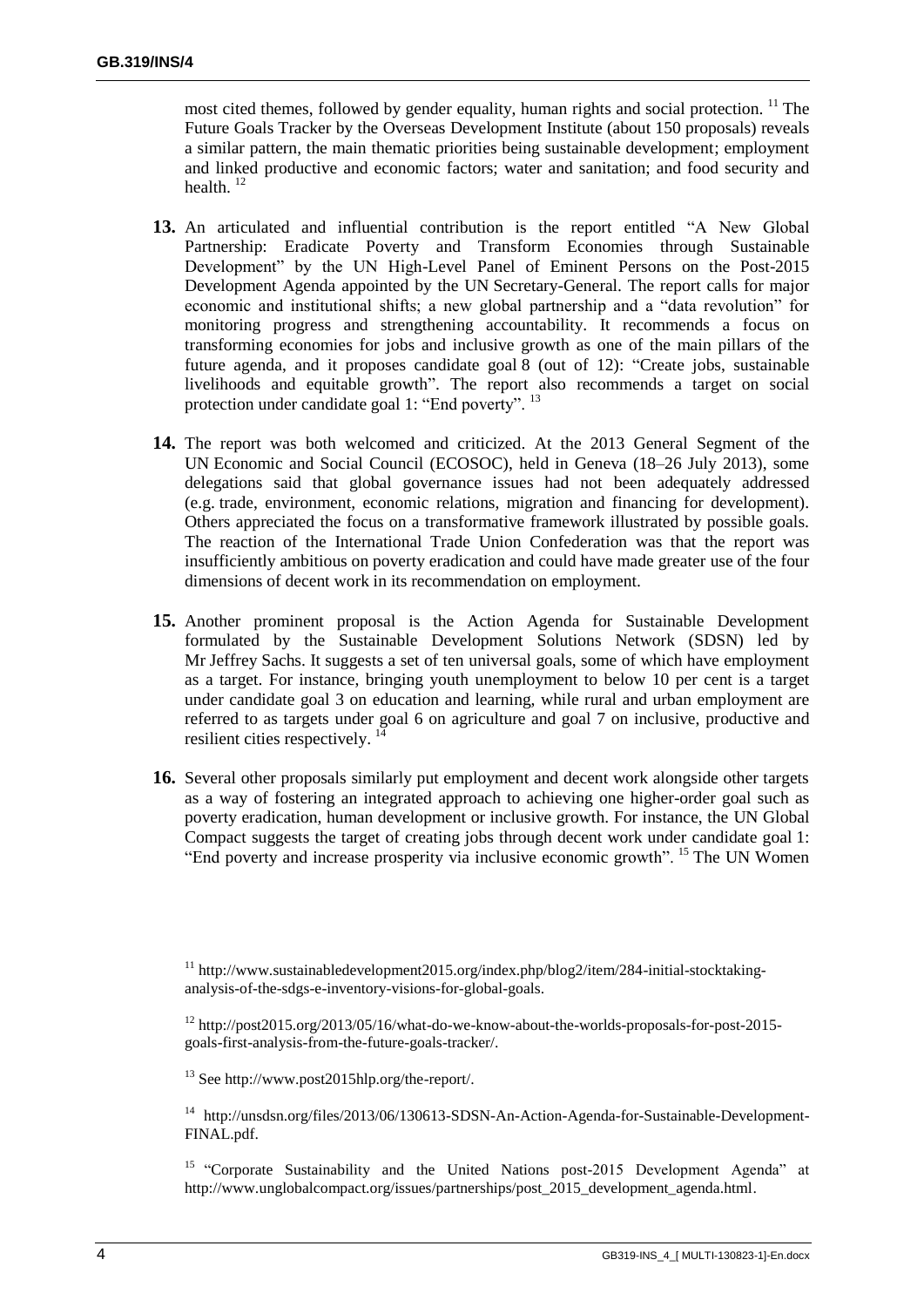proposal for a stand-alone goal on "achieving gender equality, women's rights and women's empowerment" also has the target of promoting "decent work for women". <sup>16</sup>

- **17.** The UN Secretary-General's report, which will be the main background report for the UN special event in September 2013, identifies encouraging common ground in the findings of the consultation processes and the special reports. It suggests that "the key elements of the emerging vision for the development agenda beyond 2015 include:
	- (a) universality, to mobilize all developed and developing countries and leave no one behind;
	- (b) sustainable development, to tackle the interlinked challenges facing the world, including a clear focus on ending extreme poverty in all its forms;
	- (c) inclusive economic transformations ensuring decent jobs, backed by sustainable technologies, to shift to sustainable patterns of consumption and production;
	- (d) peace and governance, as key outcomes and enablers of development;
	- (e) a new global partnership, recognizing shared interests, different needs and mutual responsibilities, to ensure commitment to and means of implementing the new vision; and
	- (f) being "fit for purpose", to ensure that the international community is equipped with the right institutions and tools for addressing the challenges of implementing the sustainable development agenda at the national level." (paragraph 81).
- 18. To bring this vision to life, 14 "transformative and mutually reinforcing actions" are detailed in the report (paragraphs 83–96), including the eradication of poverty in all its forms; tackling exclusion and inequality; empowering women and girls; providing quality education and lifelong learning; promoting inclusive and sustainable growth and decent employment; and building peace and effective governance based on the rule of law and sound institutions.

#### **Main issues and next steps**

- **19.** To sum up, there appears to be convergence around the notion of a single and balanced set of goals, limited in number, universal to all nations but responsive to the specificities of each country, with the greatest emphasis on eradicating poverty and integrating sustainable development in its economic, social and environmental dimensions. Great attention is also paid to monitoring and accountability via a major investment in the availability and quality of data. The key challenge will be to agree on a clear "transformative" framework within which a manageable number of themes can be organized and prioritized. In other words, the global goals should not just be discrete "achievable proxies" that are time-bound and easy to communicate, but should act as leverage points to successfully drive a deeper process of transformation toward sustainable development.
- **20.** ILO issues have emerged prominently in the post-2015 consultations and the wider public debate on the future agenda. In a large number of countries, the general public has expressed a demand for job opportunities and dignity at work while experts have

<sup>&</sup>lt;sup>16</sup> Other examples include the World Bank, the NGO Save the Children and the so-called "Bellagio goals" proposed by the Centre for International Governance Innovation and the Korean Development Institute.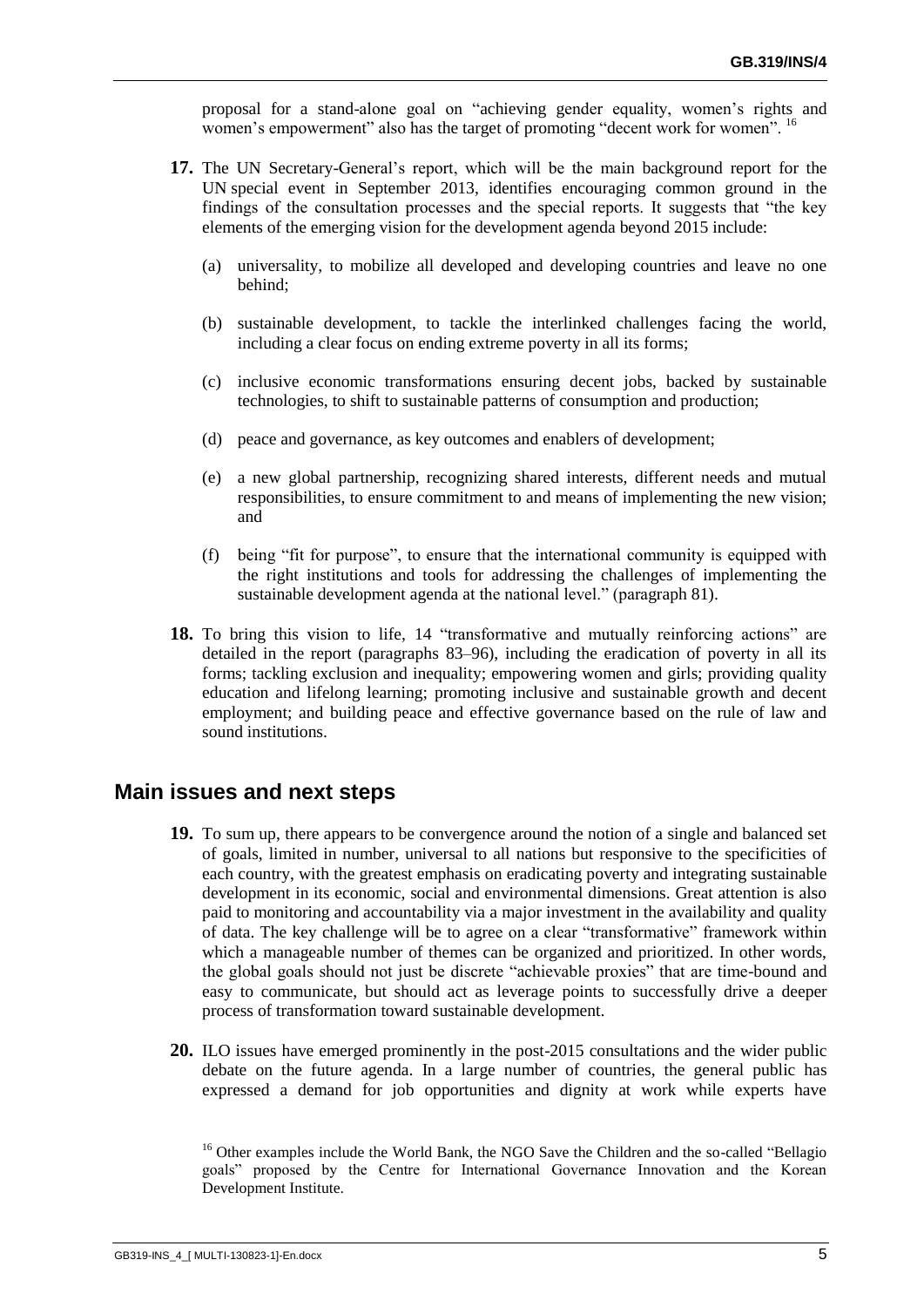underlined the transformative value of goals on employment and decent work. Nevertheless, some of the proposals for new sets of global goals tend to treat employment and decent work as targets associated with goals like "eradicate poverty" or "inclusive growth".

- **21.** The process has only just begun and the outcome of the intergovernmental negotiation is hard to predict. As it proceeds, it can be anticipated that the debate is going to become more political and complex. Ultimately, negotiating positions are likely to be heavily influenced by convincing proposals for simple and concrete goals, targets and indicators. The capacity to mobilize support and develop compelling evidence-based arguments is likely to help make a difference in the final outcome. Already it can be anticipated that the debate and any new framework will significantly change the way in which development cooperation is organized and financed, with important implications for the ILO.  $^{17}$
- **22.** There is a long road ahead: after the initial discussion held in September 2013, on which an oral report will be presented to the Governing Body, there will be a series of preparatory events in the UN General Assembly during 2014; the intergovernmental negotiations will most likely be formally launched in September 2014; a synthesis report by the UN Secretary-General on all inputs into the post-2015 process will be presented by the end of 2014; and a Summit of Heads of State and Governments will take place in September 2015 for the adoption of the post-2015 development agenda.
- **23.** A six-point strategy for further ILO work on a post-2015 sustainable development framework is proposed that reflects the inputs of the tripartite constituents: <sup>18</sup>
	- (a) Tripartite constituents and the Office should make every effort to accelerate progress towards achieving the current MDGs in the period up to 2015.
	- (b) Tripartite constituents and the Office should remain active in highlighting the significance of full employment and decent work, including social protection, in achieving sustainable development right through to the final stages of the negotiation of a new framework.
	- (c) Ministries of Employment, Labour and Social Affairs should be closely involved in defining negotiating positions regarding the post-2015 development agenda in capitals and regional institutions. Throughout such processes, the social partners should be closely consulted.
	- (d) ILO advocacy should include a structured communication strategy to influence opinion makers, think tanks and the media. It should draw on outreach to new and long-standing external partners, including parliamentarians, academic networks and NGOs. Supporting material for use in advocacy should include UN reports to and resolutions of the General Assembly and ECOSOC, together with other official material generated by the UN systems, as well as the social partners. Linkages with the conclusions on sustainable development, decent work and green jobs adopted by

<sup>&</sup>lt;sup>17</sup> GB.319/POL/8.

 $18$  This action will also be pertinent to the "End of Poverty Initiative," one of the seven centenary initiatives proposed in the Director-General's report to the International Labour Conference in June 2013 and taken up in document GB.319/INS/3/1.